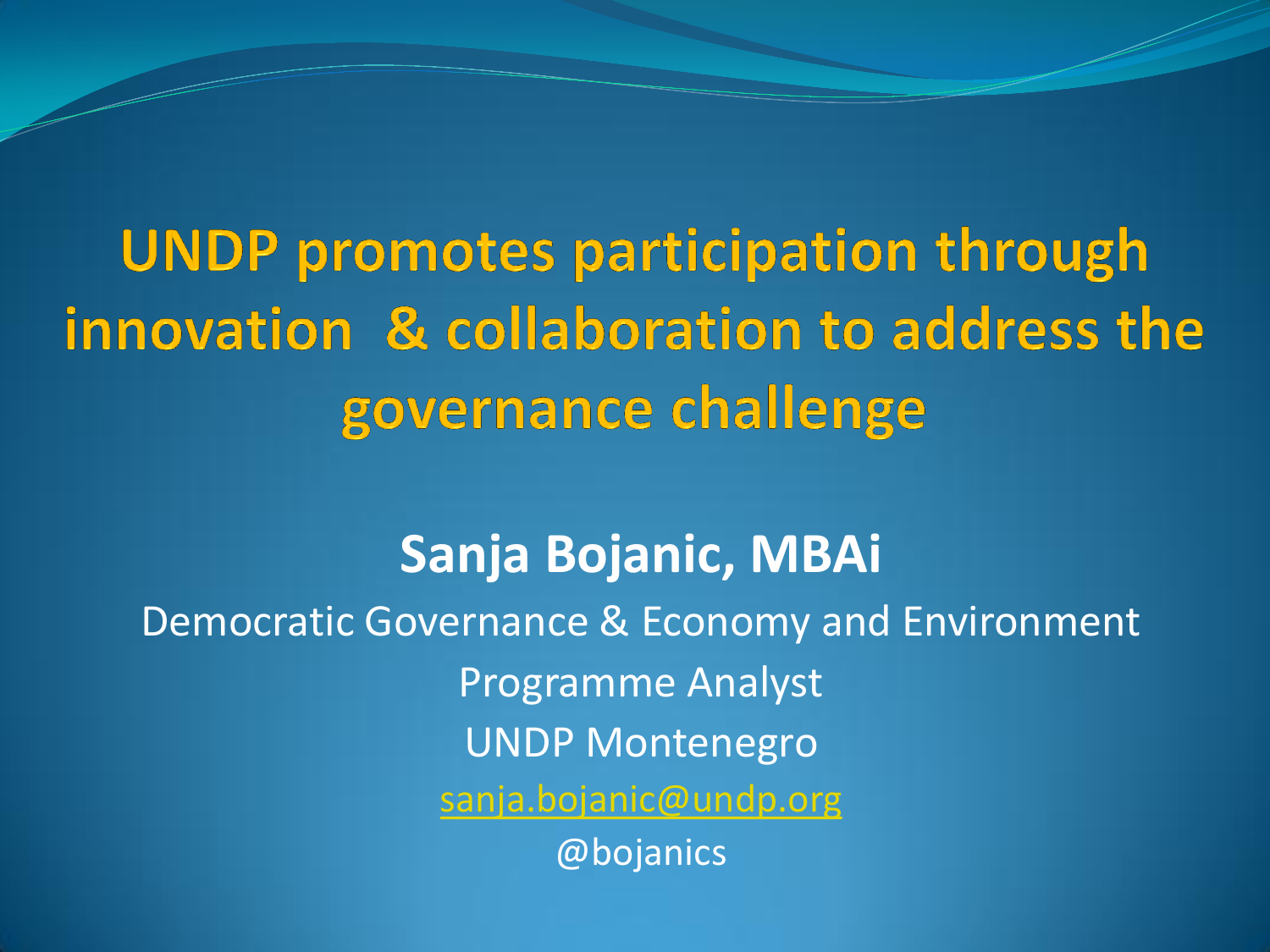## CONTENT

### Governance Challenge

- Innovation &
- Collaboration 4
- Participation



Empowered lives. Resilient nations.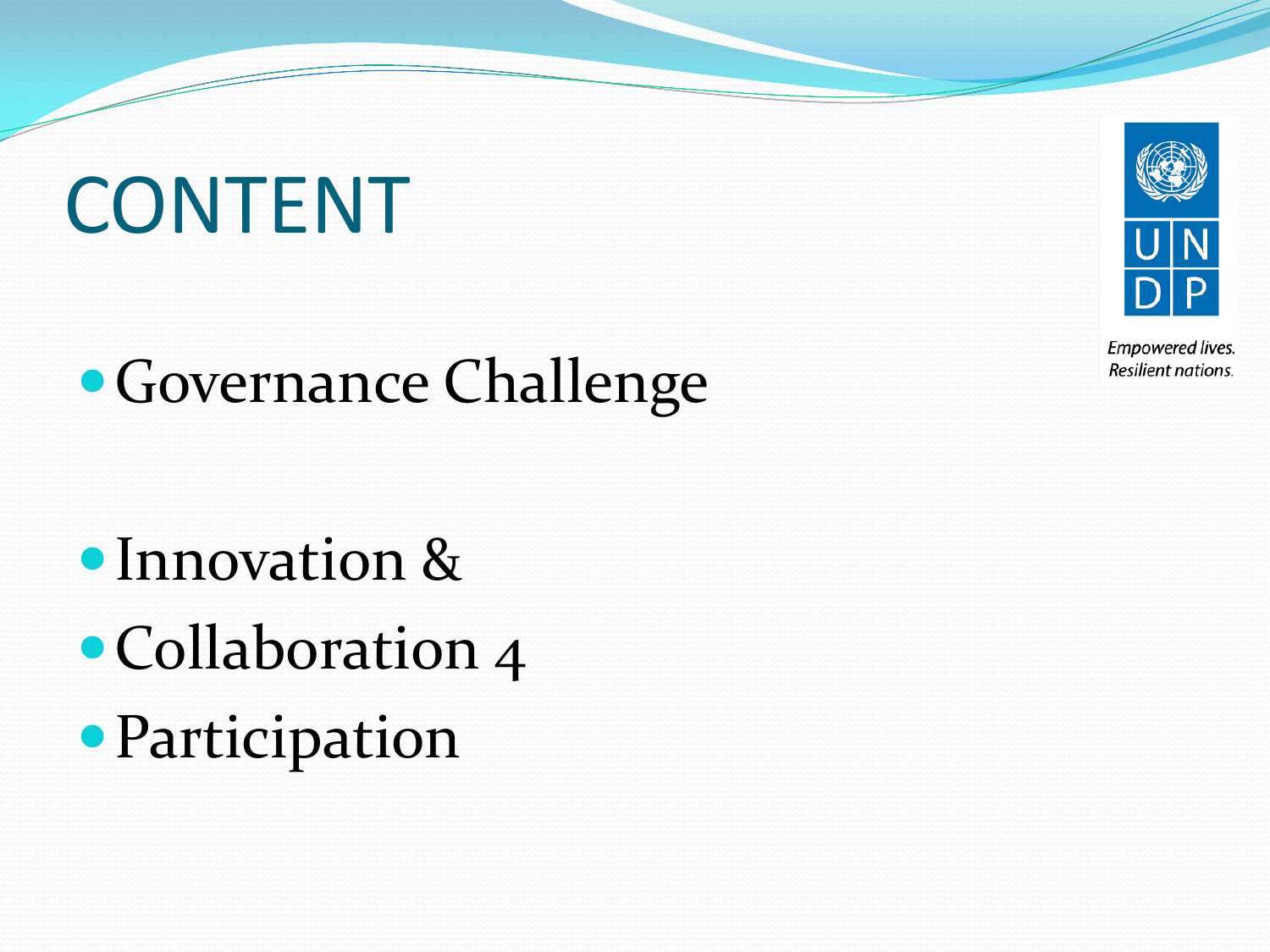## GOVERNANCE CHALLENGE

### CONTEXT

UNDP 5 "good governance" principles

- **Legitimacy and Voice** (participation)
- **Accountability** (transparency)
- **Performance** (responsiveness, effectiveness, and efficiency)
- Fairness (equity and rule of law)
- Direction (Strategic vision)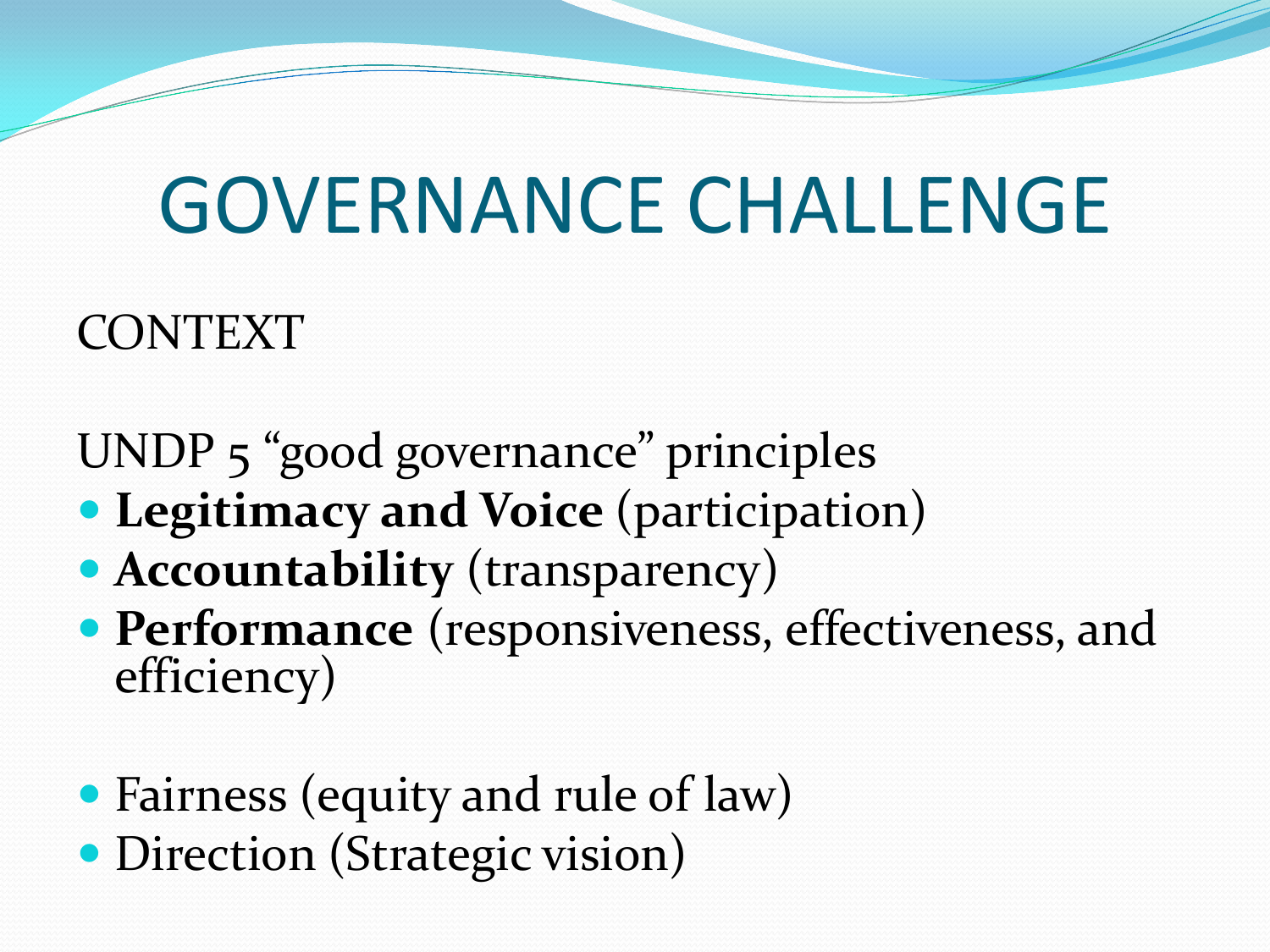### **Reframing issues:** INNOVATION



Empowered lives. Resilient nations.

• Institutional capacity – participation Citizen reporters, inspectors, experts, service designers

• Corruption - Accountability & transparency Larger # of CSOs, broader citizen base "Be Responsible"; investigative journalism

• Performance – participatory monitoring "Daj Predlog"; Kallxo.com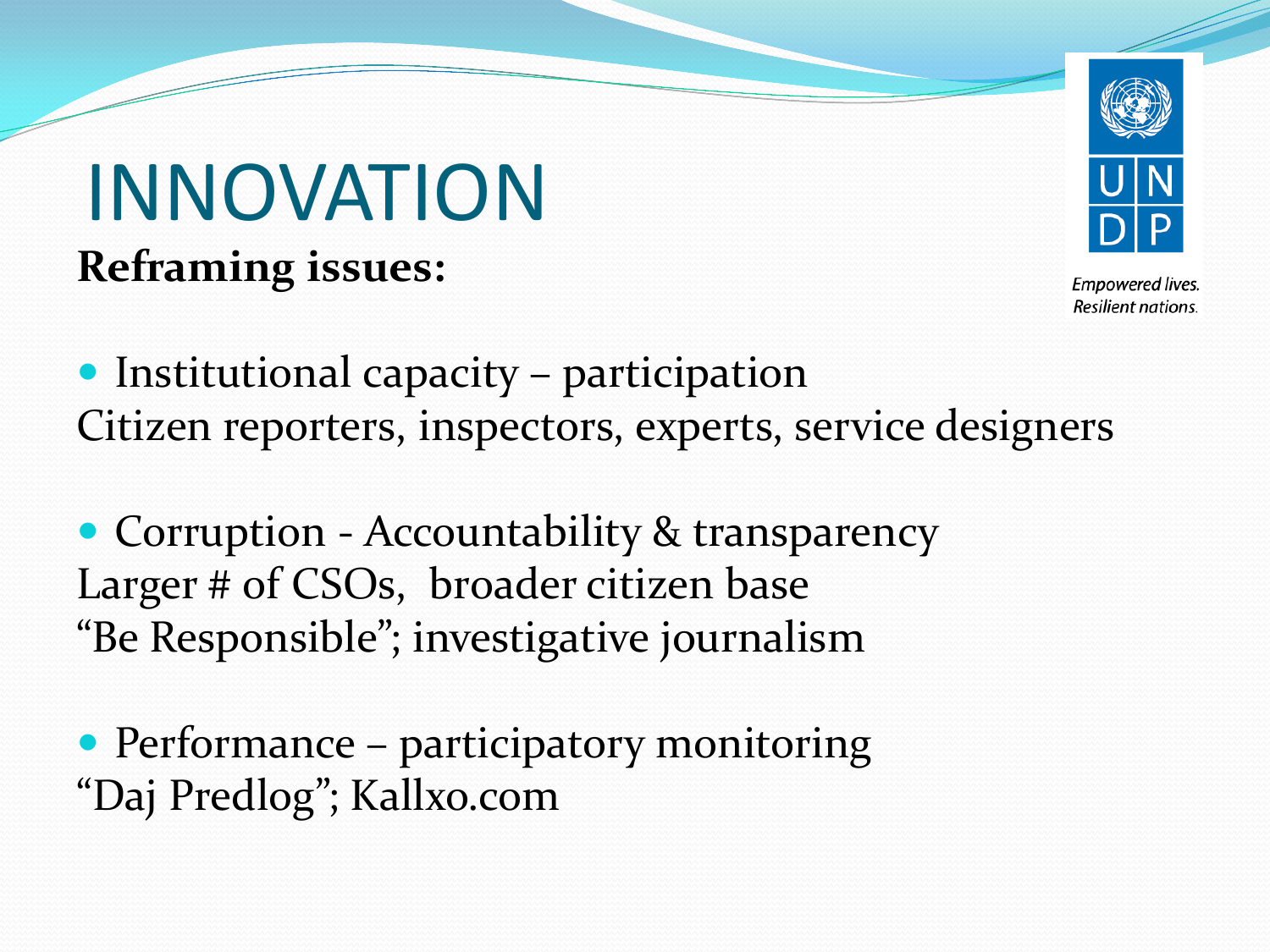# COLLABORATION

- CSOs
- NESTA
- Edgeryders
- Institute for the future
- Futurescaper
- FINKI Macedonia
- UN Global Pulse



Empowered lives. Resilient nations.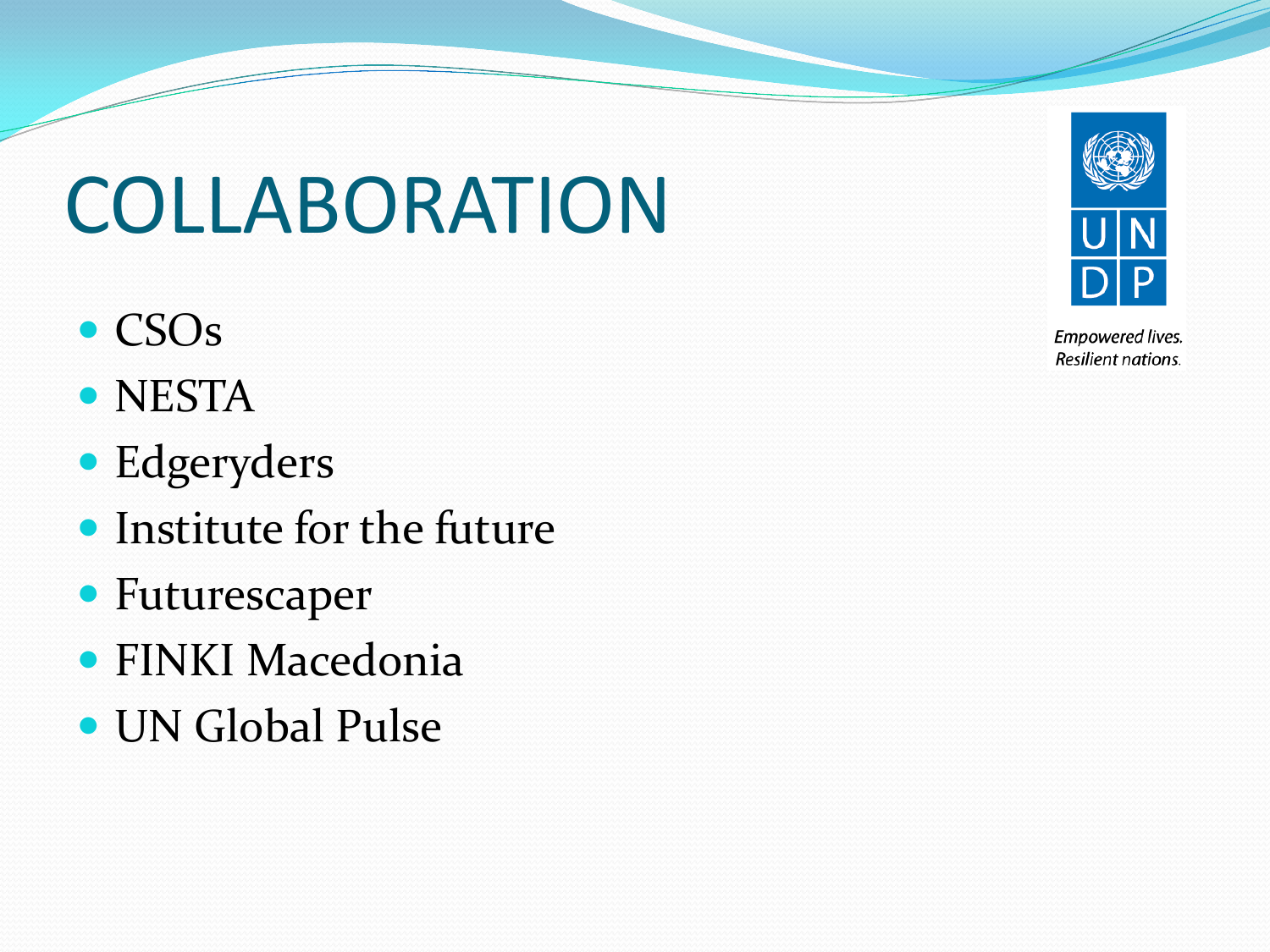# TOOLS



Empowered lives. Resilient nations.

NESTA – Social Innovation Toolkit

[http://www.nesta.org.uk/develop-your-skills/development](http://www.nesta.org.uk/develop-your-skills/development-impact-and-you-toolkit)[impact-and-you-toolkit](http://www.nesta.org.uk/develop-your-skills/development-impact-and-you-toolkit)

KOLBA Lab Armenia – Social Innovation Lab <http://www.kolbalabs.am/>

Social Innovation Camps – building technical solutions to social challenges

Open Ideas for Montenegro – Crowdsourcing problem solutions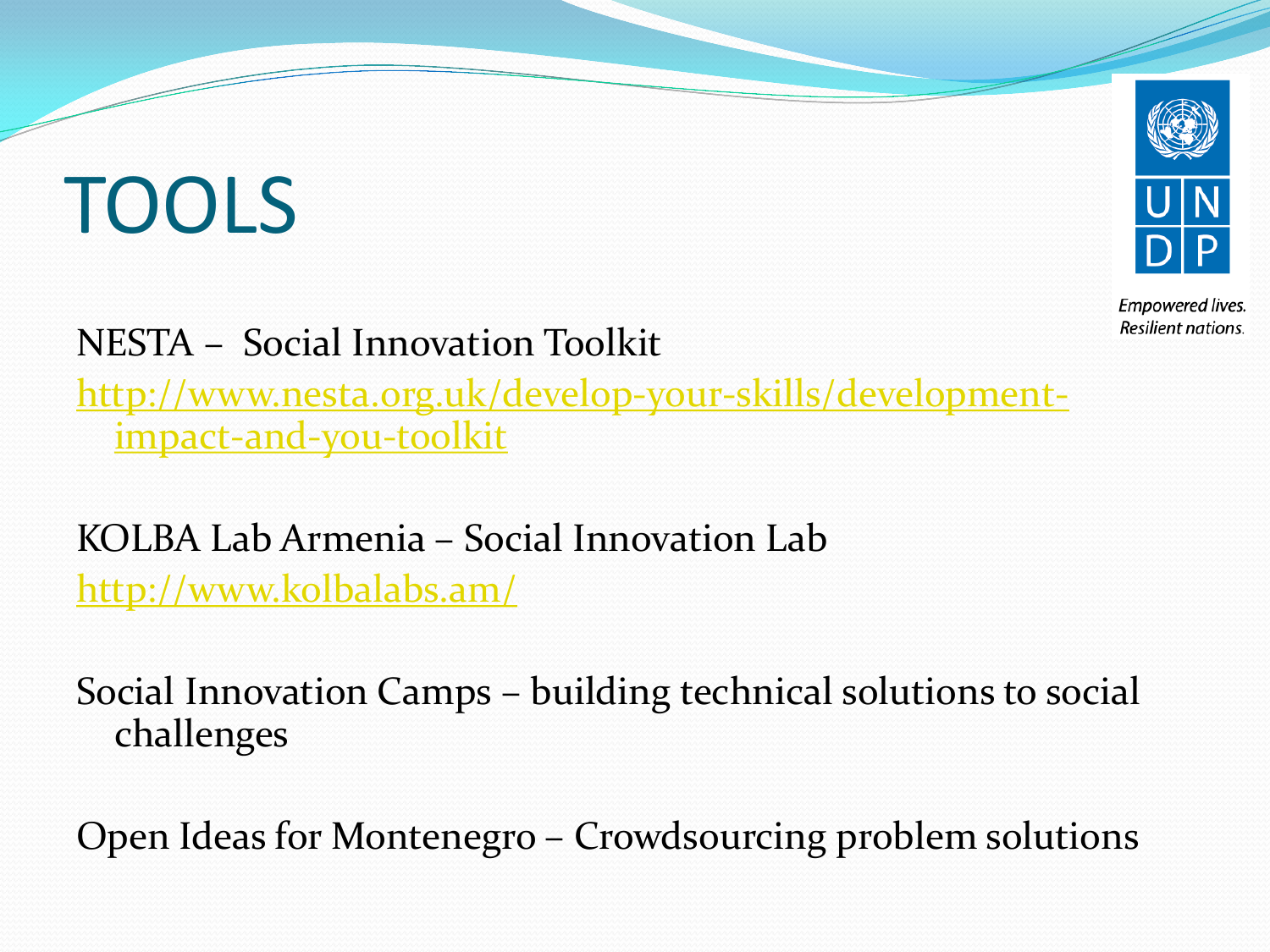### **INITIATIVES**

#### Armenia



Serbia – Youth Sleuth



#### Ukraine – Mob App

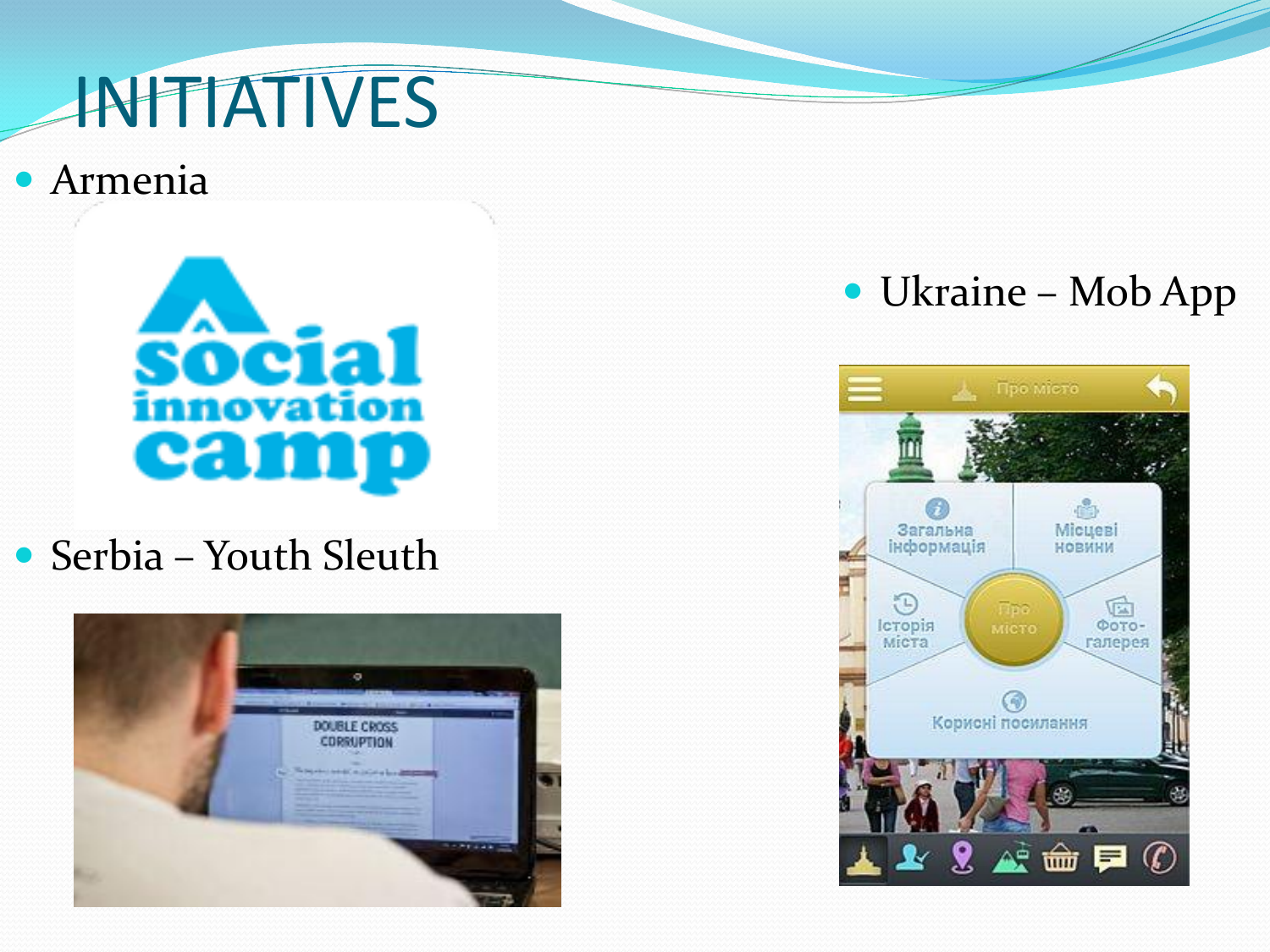## Serbia – Youth Sleuth

3 NGOs Data driven journalism Investigative journalism training Social medial and digital publishing Training with ACA



Empowered lives. Resilient nations.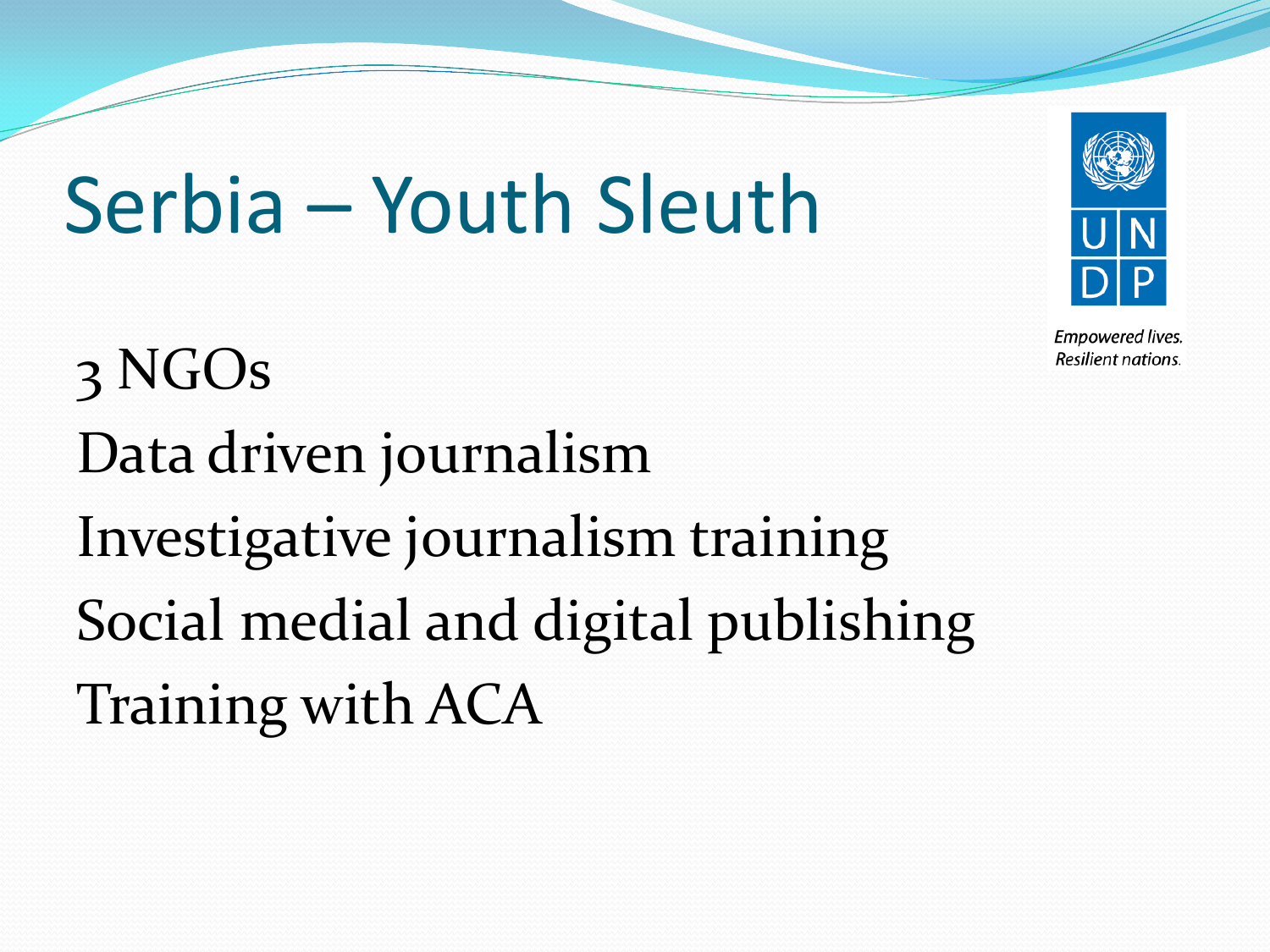### INITIATIVES

#### FYR Macedonia



BRAYUL ce, gaj npegroz!



#### UNDP Kosovo





95%



12:46

●0000 Telekom.me



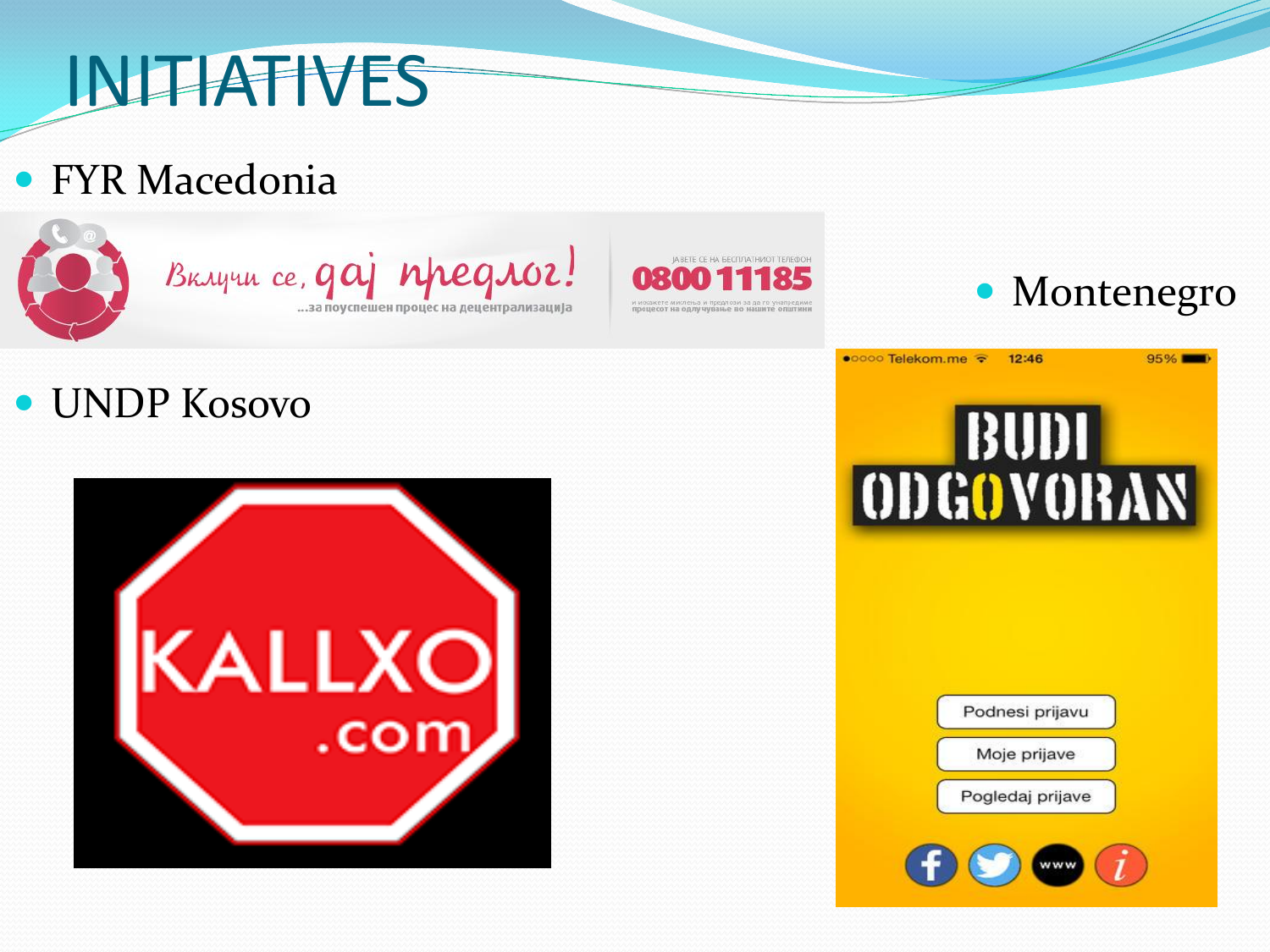### Montenegro and FYR Macedonia

MNE

"Open Ideas for Montenegro"

- "Be Responsible" mobile app used in fight against grey economy
- Collected money goes for social good projects MK

#### [www.dajpredlog.mk](http://www.dajpredlog.mk/)

Working with NGOs

Developing participatory mechanism at local level to prevent corruption